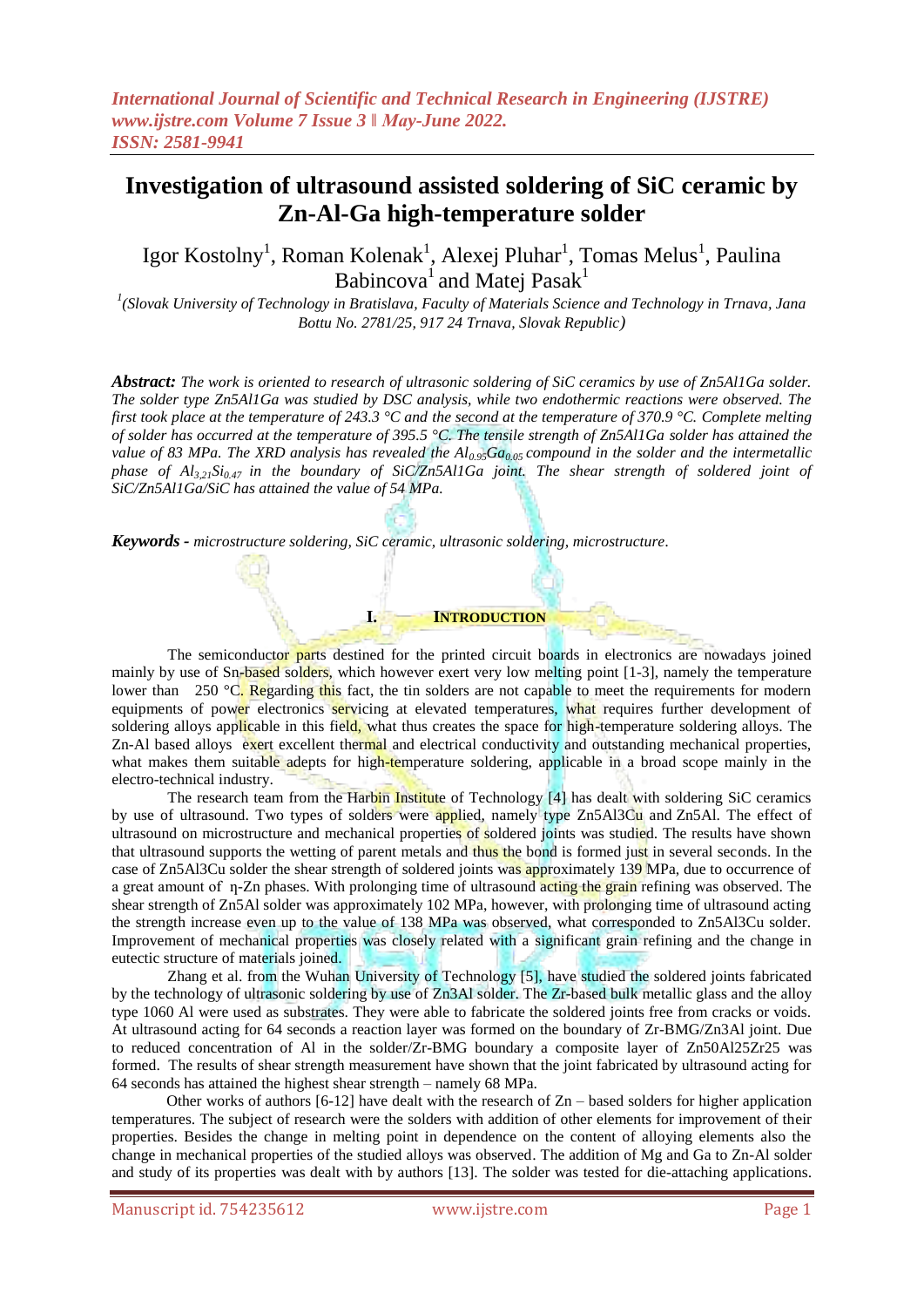The melting point of solder was lowered to  $347 \degree$  C. Decreasing of micro-hardness with increasing temperature was observed. Authors [14] have studied the fluxless soldering. The addition of Ag to the structure of Zn-6Al solder resulted in formation of an intermetallic phase type  $AgZn_3$ . The melting point of solder was 380 ° C.

This work deals with the study of soldering SiC ceramics by use of Zn-Al-Ga based solder. The work is oriented to quality assessment of soldered joints fabricated by use of a selected solder and technology of ultrasonic soldering. The analysis is aimed to solder/substrate boundary and to strength measurement of fabricated joints. Also the fractured surface of joints after shear strength tests is assessed.

#### **II. EXPERIMENTAL METHOD**

The solder type Zn5Al, containing 5 wt. % Al in soldering alloy was prepared from pure Zn and Al elements. This soldering alloy is ranked among the eutectic solders. In its manufacture also a third element (Ga) was added in the amount of 1 wt. % to soldering alloy. The chemical composition of used solders is given in Table 1. Schematic representation of solder layout is shown in Fig. 1. The zinc alloys are typical with their high thermal conductivity and reliability depending on other alloying elements. This type of solder is characterized as the soldering alloy for higher application temperatures destined mainly for the electro-technical industry. Solder manufacture in as-cast condition was realized in a vacuum oven with resistance heating. The procedure was as follows: The working temperature used in manufacture was 900 °C. At holding this temperature for the time of 20 min, homogenization of soldering alloy took place. The alloy was subsequently slowly cooled down in vacuum oven at the cooling rate of 14 °C/min.

The following substrates were used in experiment:

- Ceramic SiC substrate in form of a square in dimensions  $10 \times 10 \times 2$  mm.
- Ceramic SiC substrate in form of a disk in dimensions  $\varnothing$  15 x 2 mm.



*Tab. 1 Chemical composition of solders*

**Separate** 

*Fig.1 Schematic representation of layout of substrates and solder*

Solder activation was realised via ultrasonic equipment type UT2 – ultrasound transducer making use of a piezoelectric system with a titanium sonotrode in diameter of  $\varnothing$  3 mm. Ultrasound parameters are given in Table 2. The soldering temperature was by 20 °C higher than the temperature of molten solder. The soldering temperature was continually measured on the hot NiCr/NiSi plate by use of a thermocouple.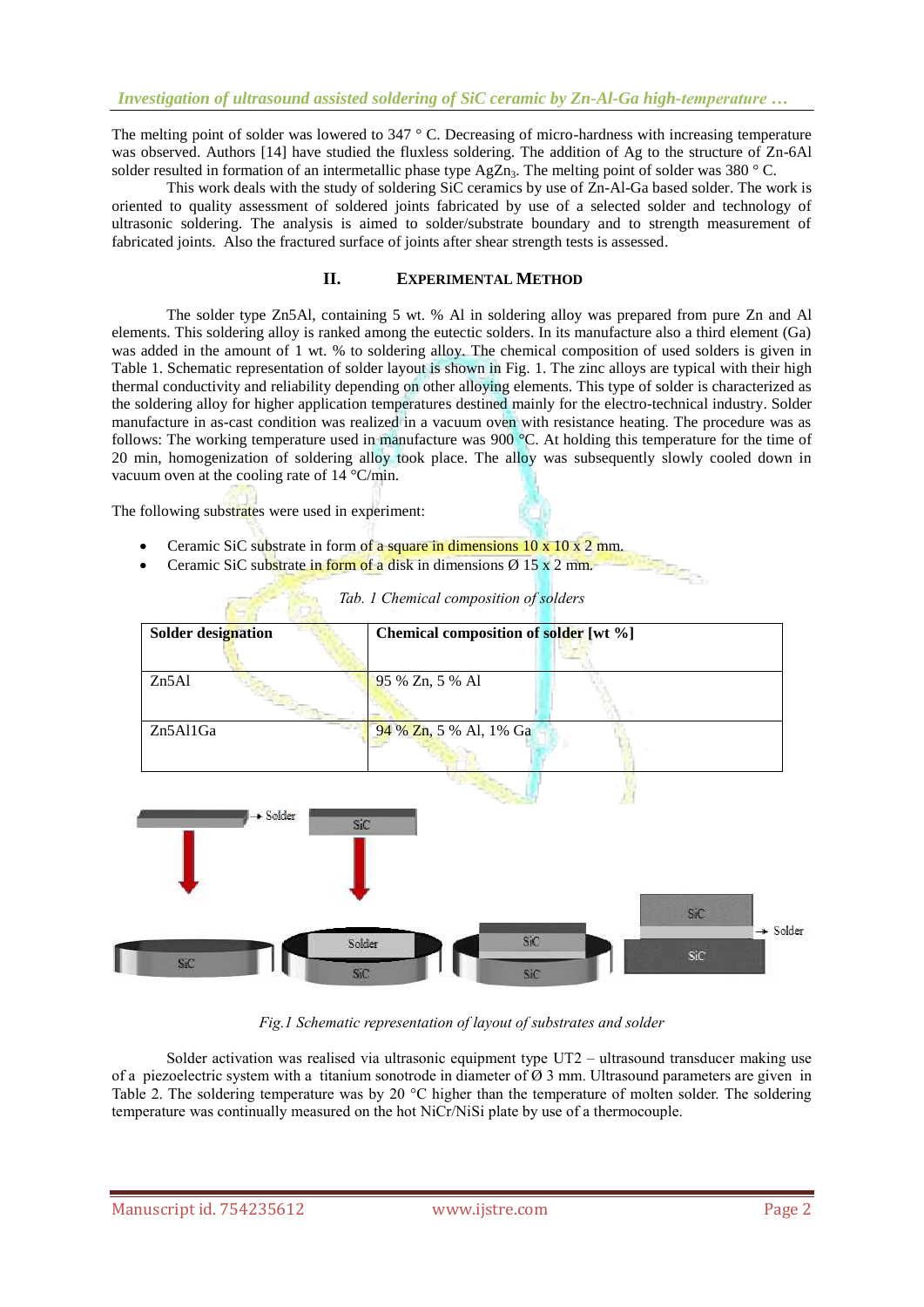| Výkon ultrazvuku         | [W]                      | 400 |
|--------------------------|--------------------------|-----|
| Pracovná frekvencia      | [kHz]                    | 40  |
| Amplitúda                | [µm]                     |     |
| Spájkovacia teplota      | $\lceil$ <sup>o</sup> Cl | 390 |
| Čas pôsobenia ultrazvuku | [s]                      |     |

The soldered joints are regularly subjected to thermo-mechanical loading due to temperature fluctuations and shear forces. The experimental joints were subjected to shear strength measurements on the equipment type LabTest 5.250SP1-VM and their values were mutually compared. The shear strength was measured by use of a special jig which schematic representation is shown in Fig.2. The measurement was realised up to total rupture of specimen.



*Fig.2 Schematic representation of a jig for shear strength measurement*

The soldering process is realised on a hot plate at the presence of ultrasonic vibrations. The working procedure consisted in degreasing of  $SiC$  substrates, which are laid on the hot plate. Heating of the hot plate is set in accordance with the melting point of soldering alloy used. Subsequently a small amount of soldering alloy is deposited on the substrate surface. Next step consists in immersing the sonotrode of ultrasonic equipment into molten solder for the time of 5 s. The solder is thus activated due to action of ultrasonic vibrations resulting in disruption of oxides in the soldering alloy, which are gradually getting on the solder surface. The substrates with deposited solder, prepared in such a way, are then brought together and the bond is thus formed. These joints are then cooled down in the air at room temperature.

Metallographic preparation consisted in processes of grinding, polishing and etching of the embedded specimens. The specimens were inserted to a jig of equipment destined for grinding. Grinding was performed by use of SiC emery papers with the grain size of 600, 1200 and 2400. The grinding paper was during grinding supplied with water, ensuring thus the washing-off the debris at grinding. The grinding process with each paper lasted 3 minutes. After grinding, the polishing process followed by use of polishing disks with diamond emulsions with the particle size of 9 μm, 6 μm, 3 μm and 1 μm. It was performed for 4 minutes with each emulsion. After polishing the etching process followed. Etching was performed by use of etchant type NITAL with the chemical composition of  $2 \text{ ml HNO}_3$  and 98 ml ethanol for the time of 4 s.

## **III. RESULTS**

#### III.1 DCS Analysis

Fig. 3 shows the results of DSC analysis of Zn5Al1Ga solder (red colour). The onset of the first endothermic reaction at heating of Zn5Al1Ga solder was observed at the temperature of 243.3 °C. This temperature means the first eutectoid transformation. The second reaction has occurred at the temperature of 370.9 °C. This temperature (onset) characterized the melting of eutectic mixture of solid solutions (Zn)+(Al). The last peaks represent the energy necessary for melting of all phases contained in the solder. Complete melting of solder was achieved at the temperature of 395.5 °C (Zn5Al1Ga).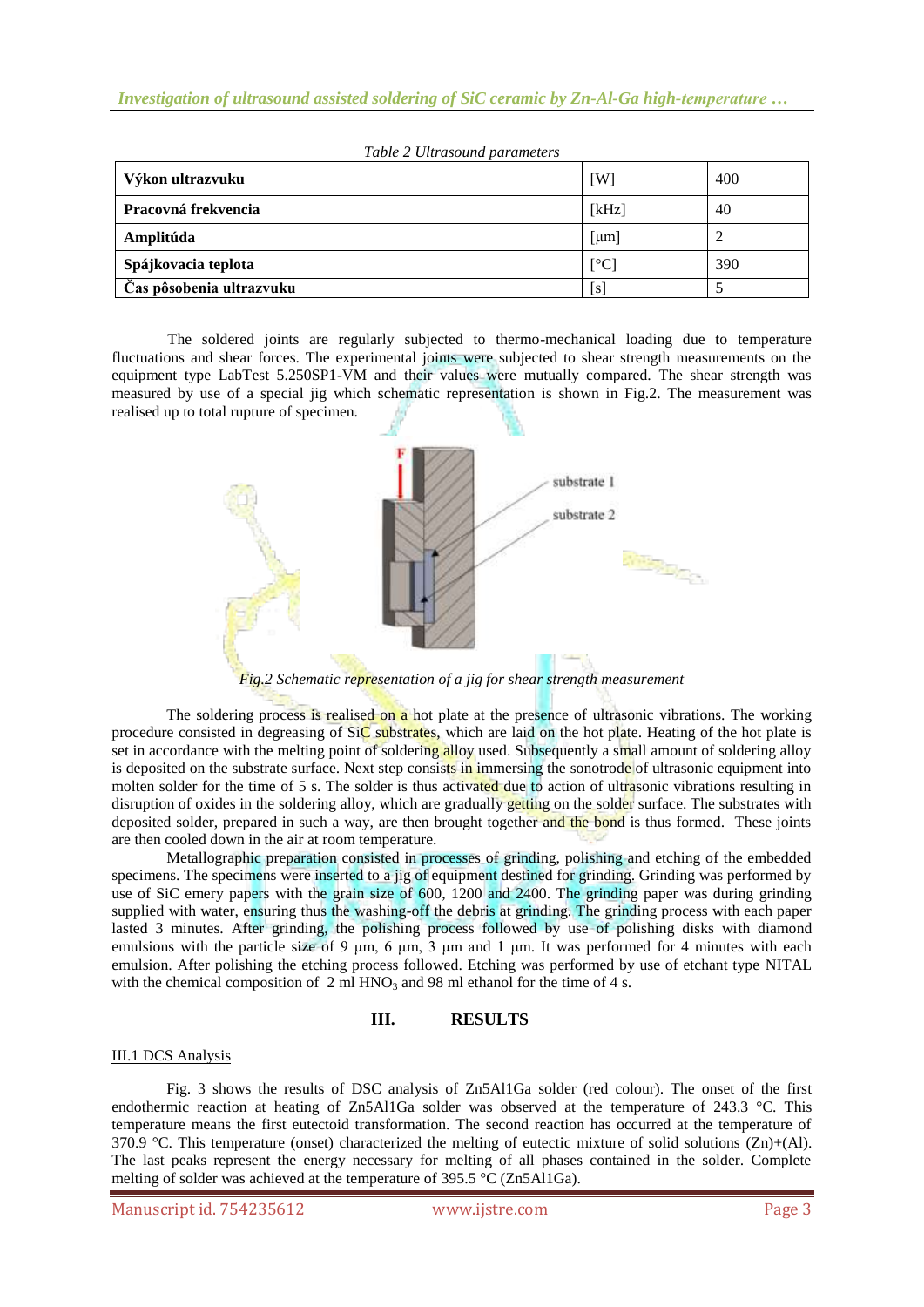DSC /(µV/mg)  $[1.1]$ ak: 381.2 °C 1.6 exo 1.4  $1.2$  $1.0$  $0.8$  $0.6$ Onset: 370.9 °C  $0.4$ Onset\*: 243.3 °C  $0.2$  $0.0$ Onset": 375.9 °C Peak: 373.9 °C 400 200 250 300 350 450 Temperature /°C *Fig.3 DSC analysis of Zn5Al1Ga solder*

The soldering temperature is selected approximately at 20  $^{\circ}$ C above the melting point of soldering alloy. The soldering temperature selected for Zn5Al1Ga solder is 390 °C.

### III.2 Strength measurement of solders

For assessment of a soldering alloy, the static tensile test is used. The average values from the measurement of individual solders is shown in the graph in Fig.4. For comparison of Zn5Al1Ga solder also the measurement on a **binary** solder type **Zn5Al** was performed, in order to enable the comparison of effect of added element on the resultant strength of the experimental alloy.

**House** 



*Fig.4 Tensile strength of experimental soldering alloys*

The results clearly show that at addition of just 1 wt. % Ga to soldering alloy its strength was reduced. Whilst the gallium reduces the solder strength almost by half (45 %), it occurs in the solder just as the  $Al_{0.95}Ga_{0.05}$  phase, eventually dissolved in Zn or Al. That's why the gallium affects the strength of soldering alloy. The specimens for tensile test were of standardised shape and standardised dimensions, as shown in Fig. 5. All dimensions given in Fig.5 are in mm.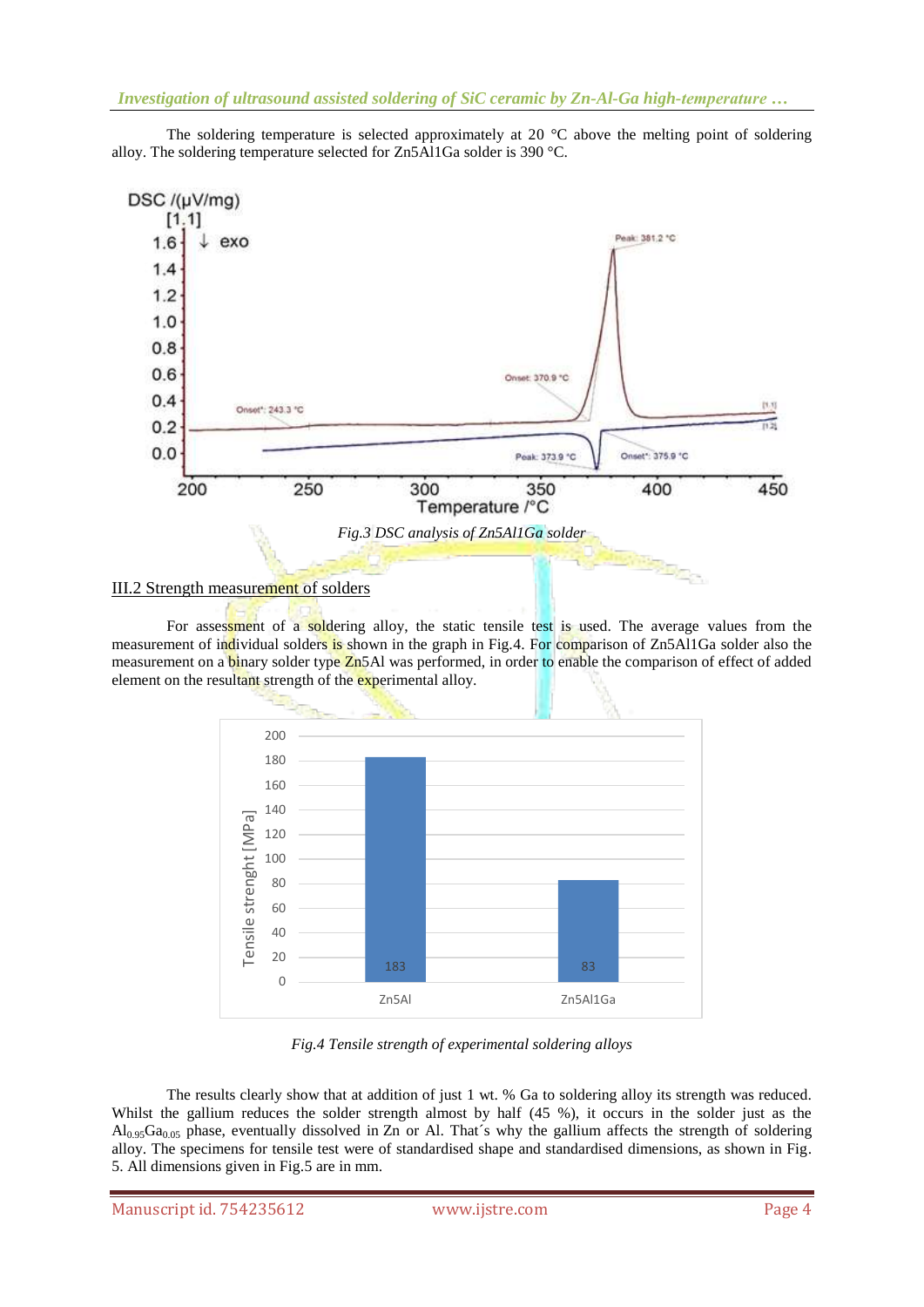*Investigation of ultrasound assisted soldering of SiC ceramic by Zn-Al-Ga high-temperature …*



*Fig. 5 Shape and dimensions of the test piece for tensile test*

## III.3 Solder microstucture

EDX analysis shows the presence of Ga (violet colour) in experimental solder, which is seen in the map of elements in Zn5Al1Ga alloy – Fig. 7. The microstructure of soldering alloy is shown in Fig.6. The solder preserved its basic structure of Zn-Al, which consists of a solid solution (Zn) and eutectics (Zn) + (Al). Distribution of gallium in the soldering alloy is uniform over entire volume of solder.



*Fig.6 Microstructure of soldering alloy type Zn5Al1Ga*



*Fig.7 BSE map of elements in Zn5Al1Ga solder*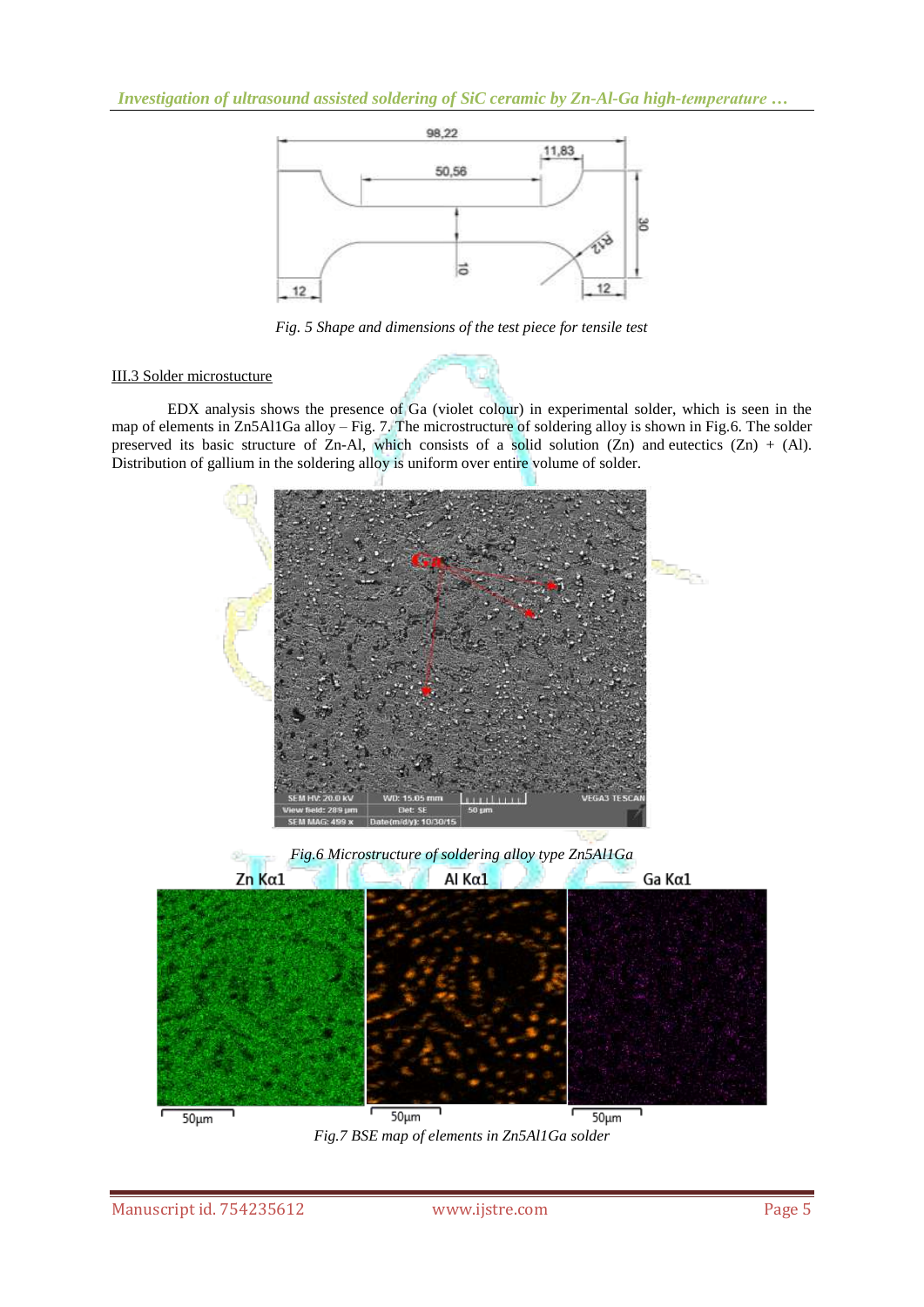## *Investigation of ultrasound assisted soldering of SiC ceramic by Zn-Al-Ga high-temperature …*

For identification of phases in solder volume, the XRD analysis was performed. The diffraction record of Zn5Al1Ga solder is shown in Fig.8. The record has identified (Zn), which in solder volume occurs in the solid solution (βZn). The analysis has identified the presence of solid solution (Al) just in Zn5Al1Ga solder. The diffraction record from this zone has also identified the intermetallic phase -  $Al_{0.95}Ga_{0.05}$ . This means that Ga does not occur in Zn5Al1Ga solder absolutely but just in the form of intermetallic phase -  $Al_{0.95}Ga_{0.05}$ , eventually is dissolved in Zn or Al.



#### III.4 XRD analysis of fractured surface

The record from this diffraction analysis is documented in Fig. 9. The XRD analysis of Zn-Al-Ga solder has proved the presence of SiC phase and an intermetallic phase of  $\text{Al}_{3,21}\text{Si}_{0,47}$ .

æ,



*Fig.9 XRD analysis of the fractured surface of SiC/Zn5Al1Ga joint*

#### III.5 The results of shear strength

Fig.10, where the results from shear strength test of soldered joints are documented clearly show significant effect of addition of the third element with low melting point (1 wt. % Ga).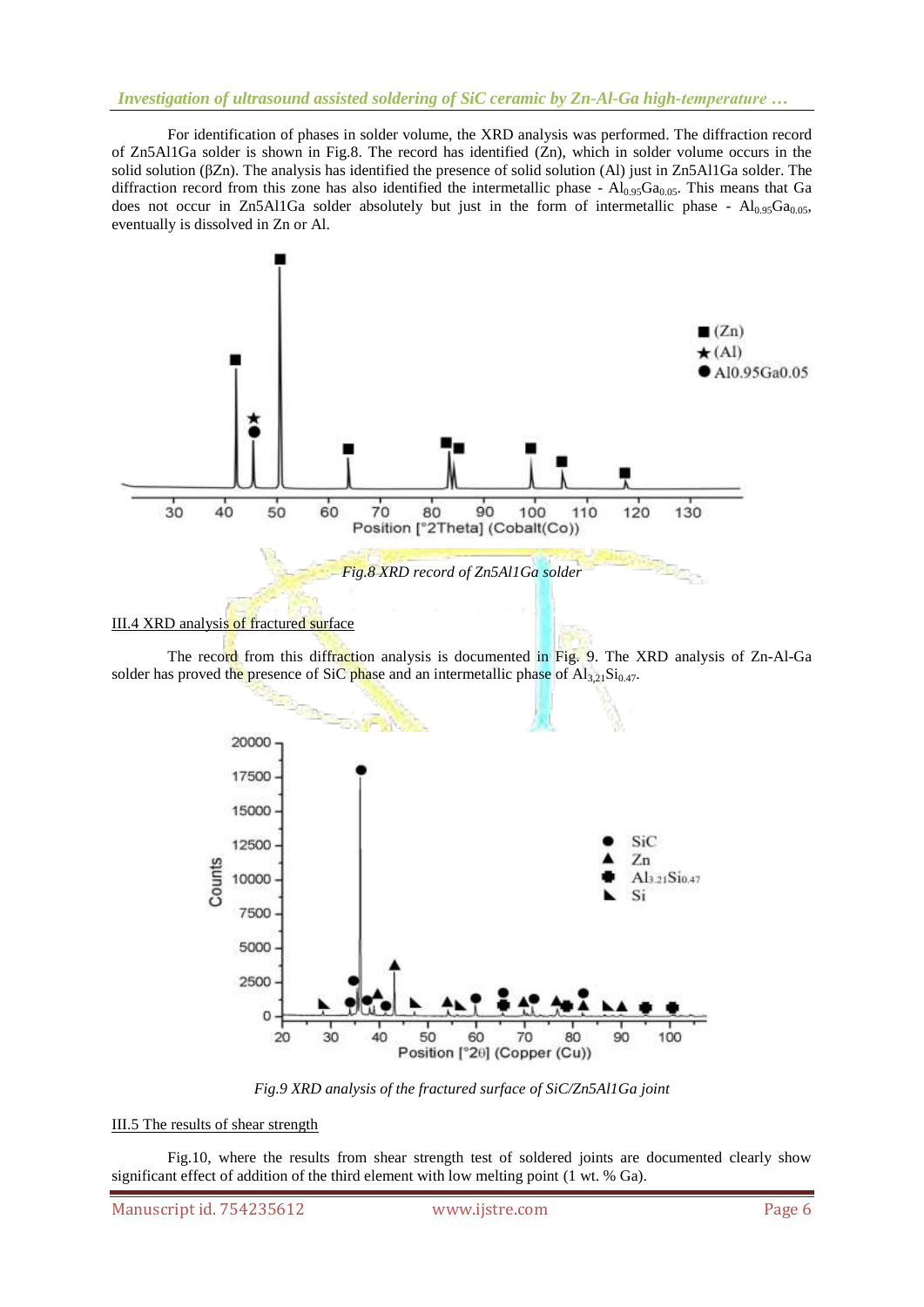Gallium increases the shear strength by almost 22 %. It is caused right by the Ga presence in solder volume, which significantly affects the resultant joint strength. The solder proper with Ga addition has lower strength than the eutectic Zn-Al solder, but in case of soldering it plays a significant role in reaction with the surface of SiC ceramics. This reaction results in an increase of joint strength.



This research was oriented to the study of soldering SiC ceramics by use of Zn5Al1Ga solder. The joints were fabricated by use of technology of ultrasonic soldering. The achieved results suggest the following:

- The DSC analysis of Zn5Al1Ga solder has revealed two endometric reactions at its heating. The first has occurred at the temperature of  $243.3 \degree C$  and the second at 370.9  $\degree C$ . Complete melting of solder occurred at the temperature of  $395.5$  °C, based on which the resultant soldering temperature was selected at 420 °C,
- Tensile strength of Zn5Al1Ga solder has attained the value of 83 MPa. For comparison, the Zn5Al solder has attained the value of 183 MPa,
- The solder microstructure was studied by EDX analysis, which shows the structure of Zn5Al1Ga solder. This solder consists of a solid solution (Zn) and eutectics  $(Zn) + (Al)$ . Ga in solder is uniformly distributed in entire solder volume.
- For identification of phases in the solder, the XRD analysis was performed and it has identified the intermetallic phase of  $Al_{0.95}Ga_{0.05}$ ,
- The XRD analysis performed in the boundary of SiC/Zn5Al1Ga joint has identified the intermetallic phase of  $\text{Al}_{3,21}\text{Si}_{0.47}$ ,
- The results of shear strength measurement suggest that the SiC/Zn5Al1Ga/SiC joints have attained the value of 54 MPa. المتور

## **I. Acknowledgements**

This work was supported by the Agency for support of research and development, based on the contract No. APVV-17-0025 and VEGA project No. 1/0303/20: Research of joining the metallic and non-metallic materials in production of semiconductor parts.